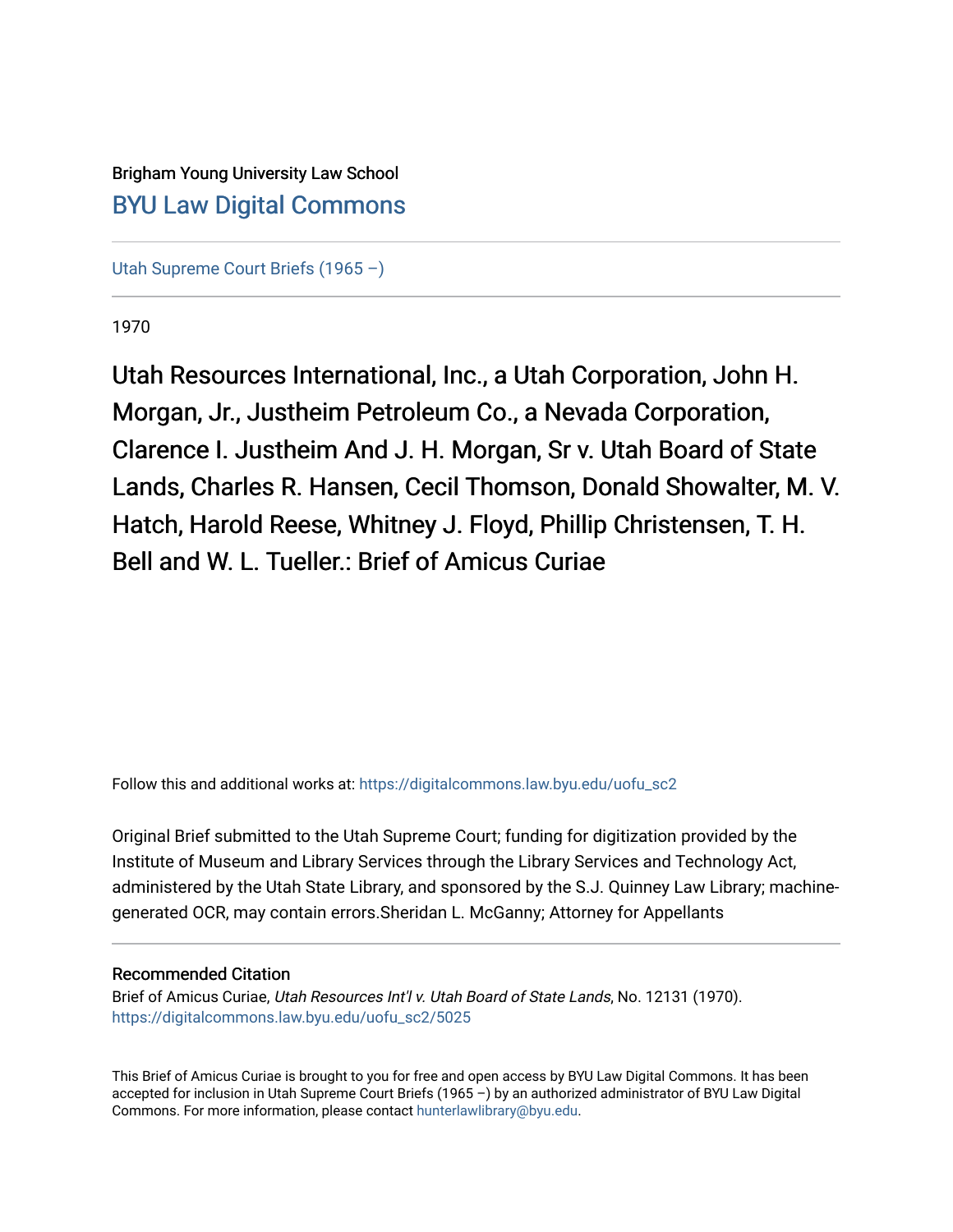# In **the Supreme Court of** the State **of Utah**

UTAH RESOURCES INTERNATIONAL, INC., at Utah corporation, JOHN H. MOR-GAN, JR., JUSTHEIM PETROLEUM CO., a Nevada corporation, CLARENCE I. JUST-HEIM and J. H. MORGAN, SR.

> *Plaintiffs and Respondents,*  - vs. -

UTAH BOARD OF STATE LANDS, CHARLES R. HANSEN, CECIL THOM-SON, DONALD SHOWALTER, M. V. HATCH, HAROLD REESE, WHITNEY J. FLOYD, PHILLIP PCHRISTENSEN, T. H. BELL and W. L. TUELLER, *Defendants and Appellants.*  Case No. 12131

#### BRIEF OF AMICUS CURIAE

An Appeal from the District Court of Salt Lake County. State of Utah, Honorable D. Frank· Wilkins, District Judge.

> Attorney General, State of Utah SHERIDAN L. McGANNY Attorney for Defendants, Appella 236 State Capitol Building Salt Lake City, Utah 84114

> > .<br>....<br>\* ...

 $-$ *• .. ·:'* - *if*  <u>بر</u><br>و "'  $\epsilon$  .  $\epsilon$ 

 $\cdot$  .

-,.#- *: \_:'* 

 $\ddot{\phi}$  ,  $\ddot{\phi}$ 

- "'1· ' .  $\mathbb{C}$  .

ADAM M. DUNCAN Attorney for Plaintiffs & Respondents Kennecott Building Salt Lake City, Utah 84111

> NESLEN AND MOCK<br> **COMPARES R. BROWN**<br>
> SEP 3 0 1970 Attorneys for Amicus Curiae Gas Producing Enterprises, Inc. 1000 Continental Bank Building<br>Salt Lake City, Utah 84101

Clerk, Supreme Court, Utah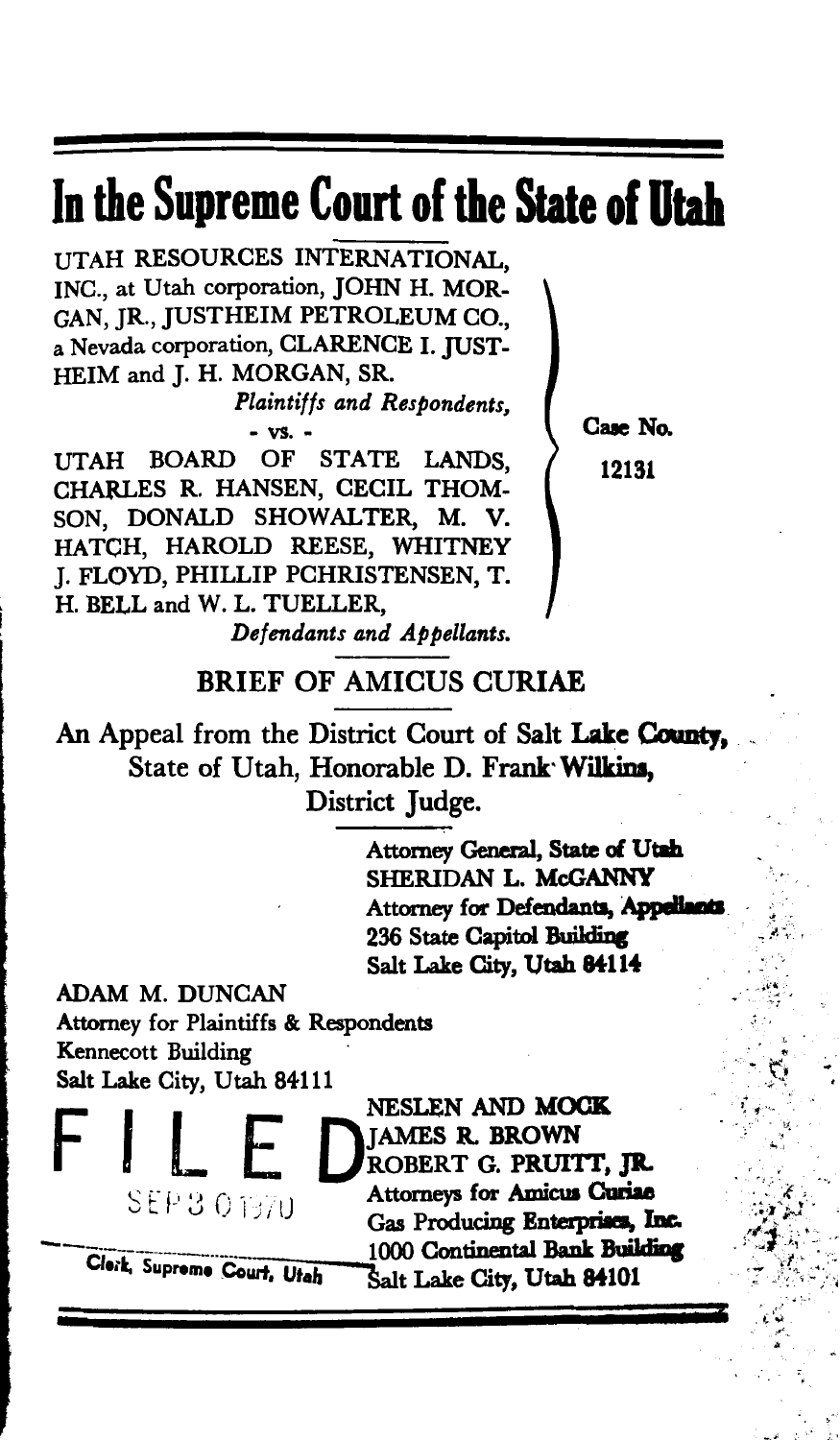## TABLE OF CONTENTS

|                                                                                                                       | Page |                |
|-----------------------------------------------------------------------------------------------------------------------|------|----------------|
| STATEMENT OF THE NATURE OF THE CASE                                                                                   |      | -1             |
| DISPOSITION MADE OF THE CASE IN THE                                                                                   |      |                |
|                                                                                                                       |      | 1              |
|                                                                                                                       |      | 2              |
| <b>ARGUMENT</b>                                                                                                       |      |                |
| I. THE PROPER SCOPE OF A STATE<br>POINT                                                                               |      | $\overline{2}$ |
| POINT II. WHAT DOES A MINERAL LEASE                                                                                   |      | 4              |
| POINT III. THE EFFECTS OF EXTENDING THE                                                                               |      | 6              |
|                                                                                                                       |      | 9              |
| <b>CASES CITED</b>                                                                                                    |      |                |
| Morgan, et al. v. Utah Board of State Lands, et al.,                                                                  |      |                |
| STATUTES CITED                                                                                                        |      |                |
|                                                                                                                       |      |                |
|                                                                                                                       |      |                |
| OTHER AUTHORITIES CITED                                                                                               |      |                |
| Legislative History, Utah State 1967 Senate, Senate Journal<br>1967, p. 599 and record number XI of the 40th day 6, 7 |      |                |
|                                                                                                                       |      |                |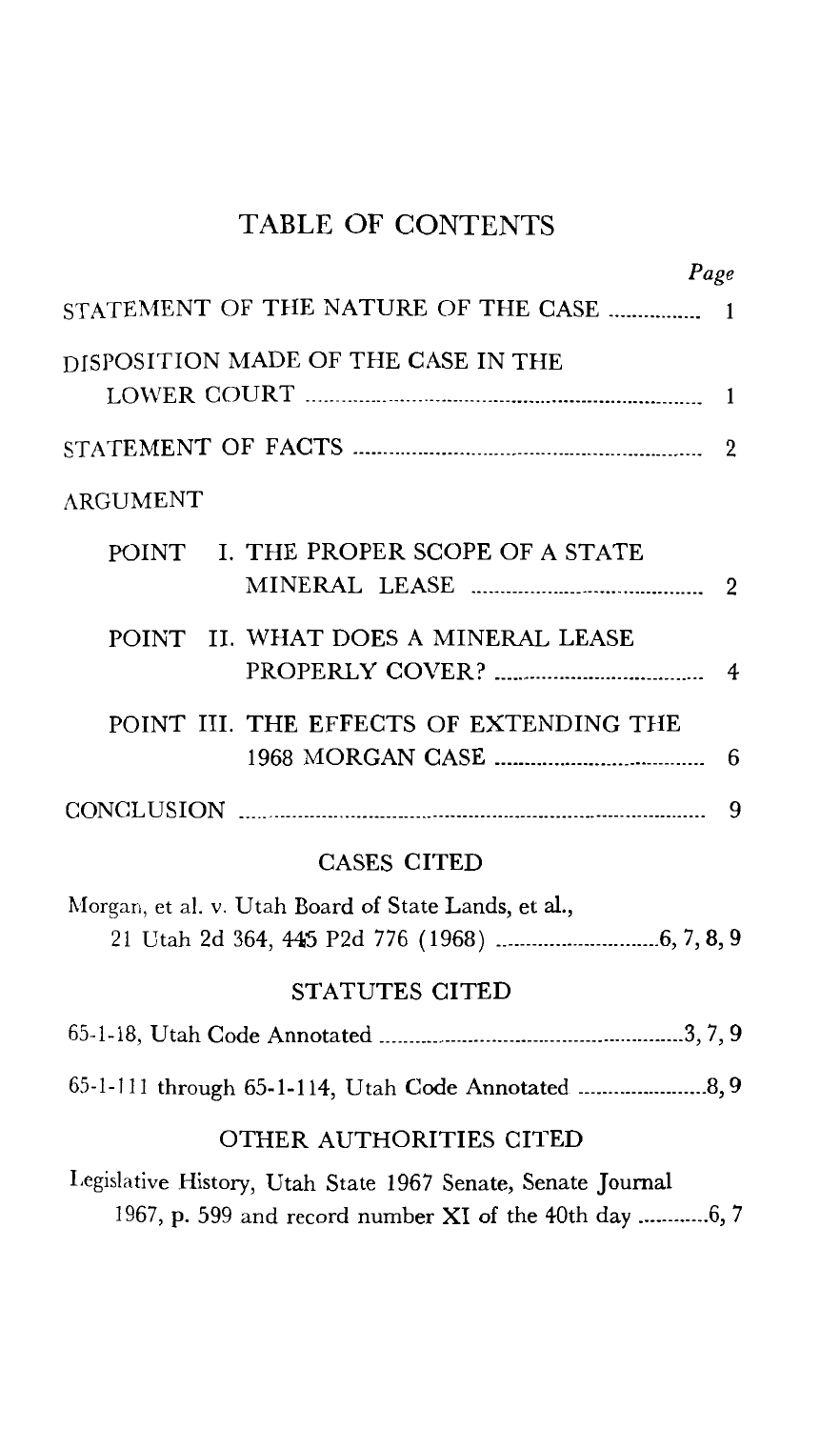# **In the Supreme Court of the State of Utah**

UTAH RESOURCES INTERNATIONAL, INC., at Utah corporation, JOHN H. MOR-GAN, JR., JUSTHEIM PETROLEUM CO., a Nevada corporation, CLARENCE I. JUST-HEIM and J. H. MORGAN, SR.

*Plaintiffs and Respondents,* 

- vs. - UTAH BOARD OF STATE LANDS, CHARLES R. HANSEN, CECIL THOM-SON, DONALD SHOWALTER, M. V. HATCH, HAROLD REESE, WHITNEY J. FLOYD, PHILLIP PCHRISTENSEN, T. H. BELL and W. L. TUELLER, *Defendants and Appellants.*  Case No. 12131

## BRIEF OF AMICUS CURIAE

#### STATEMENT OF NATURE OF CASE

Plaintiffs sought to en join the Defendant from issuing a lease to a third party covering oil shale on lands currently under an oil, gas and hydrocarbon lease to Plaintiffs.

#### DISPOSITION IN THE LOWER COURT

Plaintiffs obtained a permanent injunction declaring that Defendant cannot issue an Oil Shale Lease on lands which are covered by existing Oil, Gas and Hydrocarbon Leases.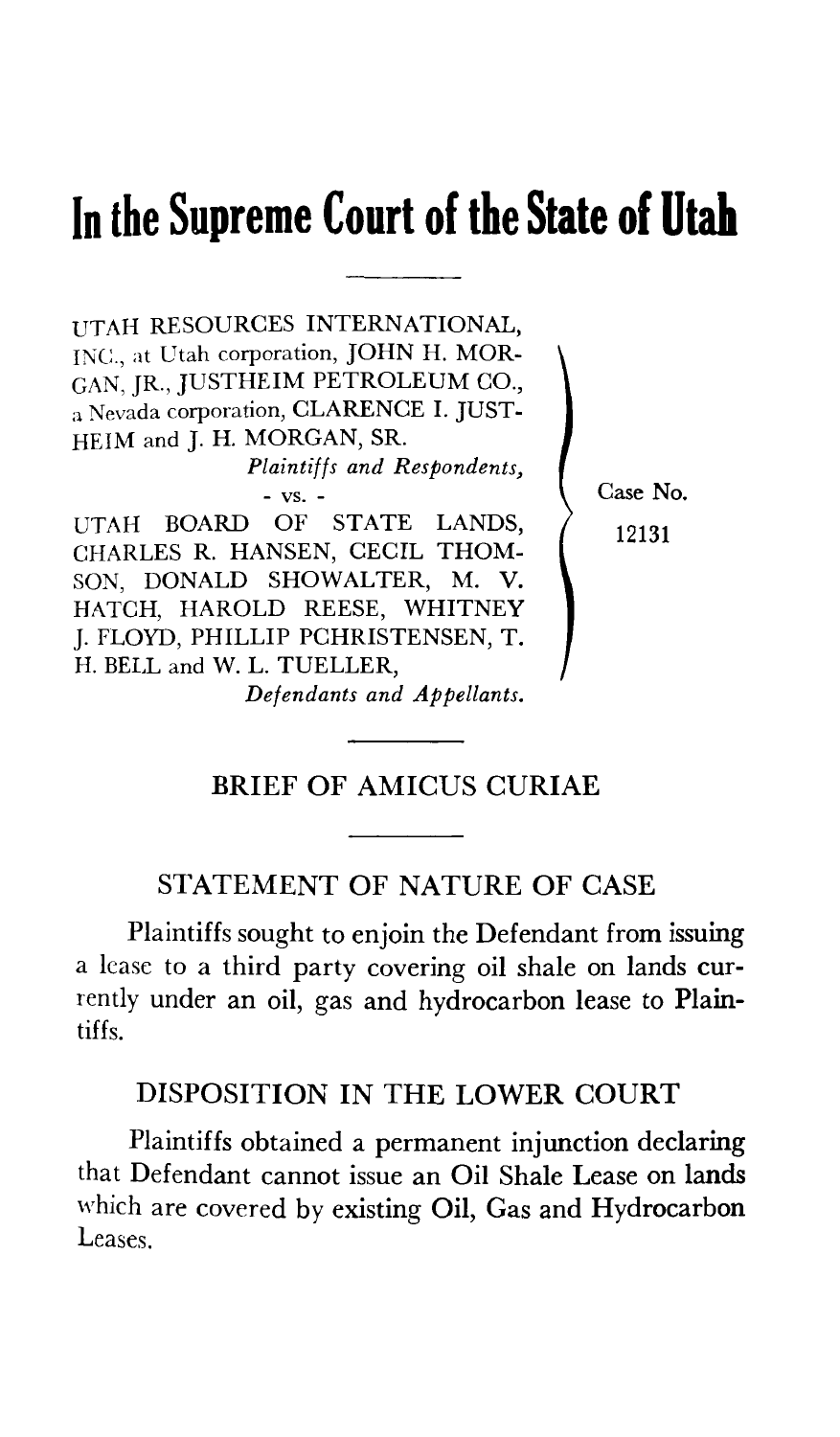### STATEMENT OF FACTS

The Statement of Facts in the briefs of Plaintiffs and Defendant are correct and adequate, however by way of introduction, Gas Producing Enterprises, Inc., hereinaf. ter designated Amicus, makes the following statement:

Amicus is an operating oil and gas company in two separate oil and gas fields in the State of Utah, portions of which are under oil, gas and hydrocarbon leases from the Utah State Land Board. As an operating and producing oil and gas company, Amicus will be directly affected by the Court's determination. Without question, all parties, including Amicus, have a vital financial stake in the development and production of the natural resources of the State of Utah. The importance and ramifications of the questions raised in this matter, however, exceed the scope of the party litigants and will be felt by the public as a whole, through the oil and gas industry. The sole purpose of Amicus is to assist the Court, in any way possible, to recognize the effects of this case upon the industry.

I

# THE PROPER SCOPE OF A STATE MINERAL LEASE

A mineral lease granted by the State Land Board is a license to prospect on state owned lands for deposits of a specified mineral or minerals for a given period of time, in consideration for an annual rental fee. If the lessee is a successful prospector and finds a valuable deposit of the specified mineral, the lease further grants to the lessee an exclusive right to mine or extract said mineral so long as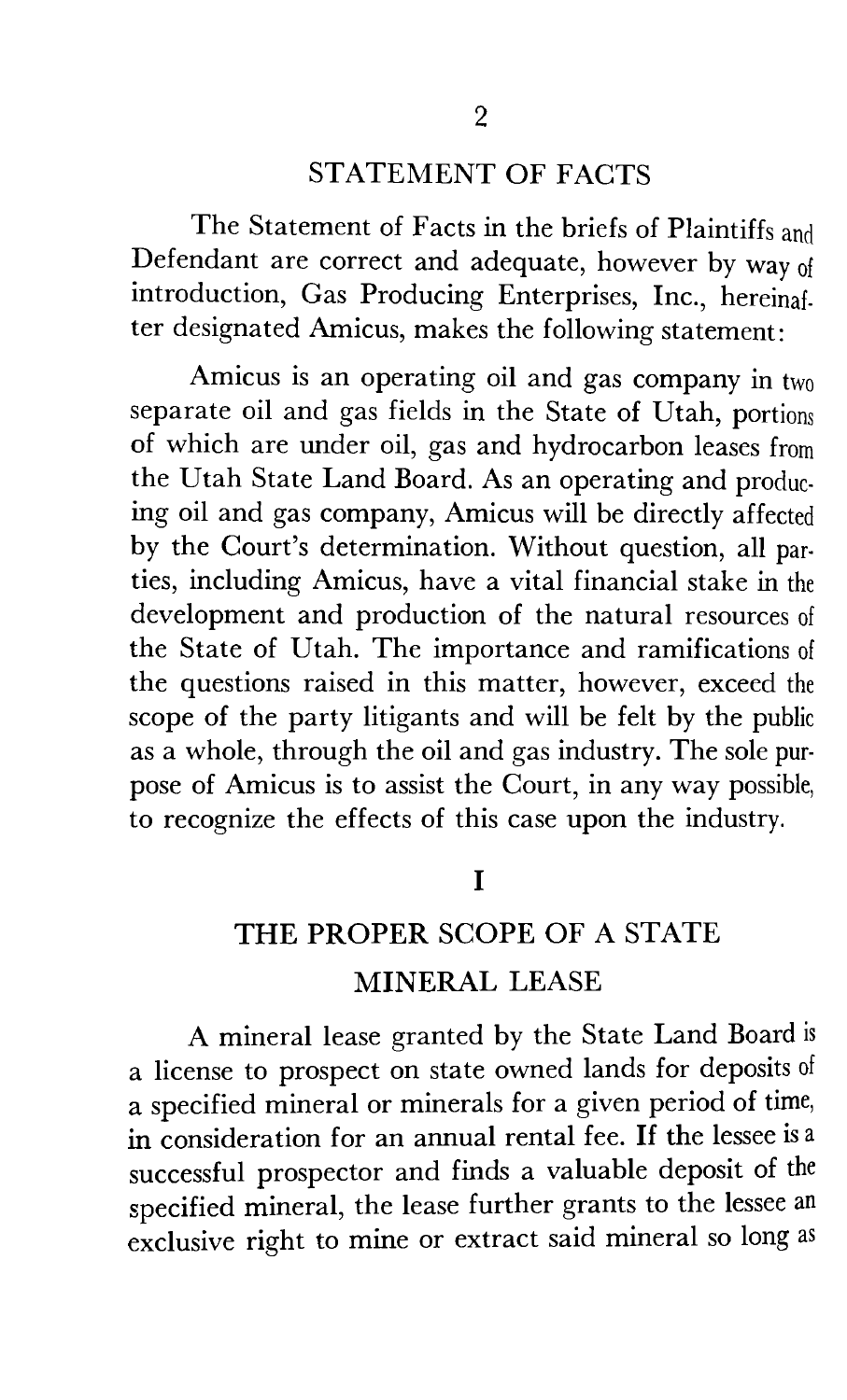lessee pays a royalty and complies with the others terms of the lease agreement.

A mineral lease, while it purports to relate to specified lands, is not a land lease, nor does the lessee possess rights in land unless a mineral deposit is discovered and a mining operation commenced. The term "lease," certainly during the pre-discovery stage, is somewhat of a mis-nomer; the agreement is more of an exploration permit or license, and has been referred to by one Land Board member as a "hunting license." Certainly the State of Utah does not represent nor warrant to the lessee that a deposit of mineral will be found in the leased lands, or that the lands are even prospecitvely valuable for minerals of any type.

Statutory command commits and demands that the State adhere, through the State Land Board, to the principle of *multiple* use of state lands. Terms and provisions arc incorporated into the Land Board's regulations and the mineral leases to effectuate this principle. The legislative command is cognizant of the necessity of the Land Roard in administering the mineral leasing program to achieve multiple use. Section 65-1-18, Utah Code Annotated, states in part:

> "In furtherance of the principle of multiple use of state lands, the land board may grant a lease for the prospecting, exploration, development and production of any mineral notwithstanding the issuance of other lease or leases on the same land for other minerals, and shall include in such lease suitable stipulations for *simultaneous operation.* The board shall not issue more than one outstanding lease for the same purpose on the same land. All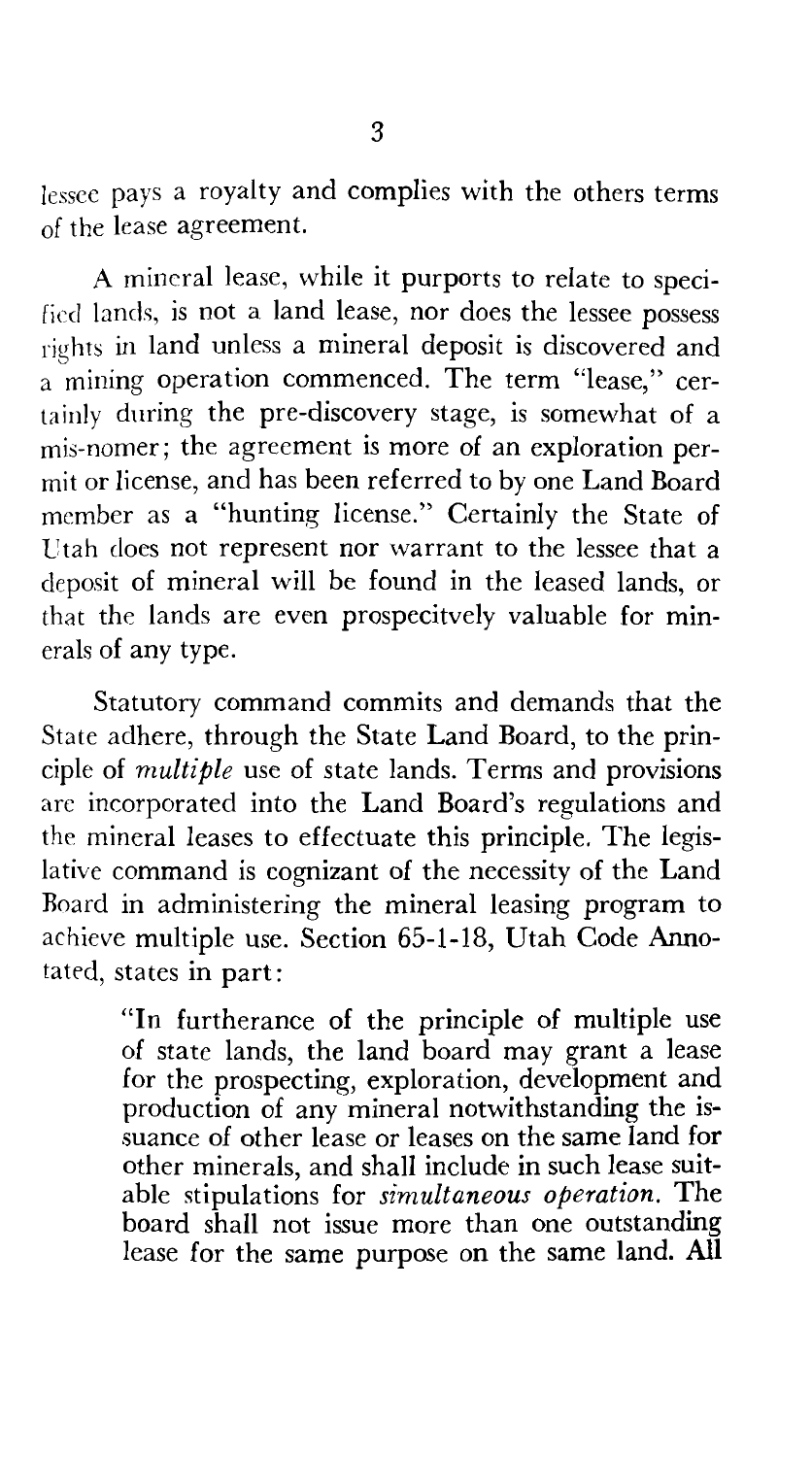mineral leases issued by the board shall contain such terms and provisions as the board deems to be in the best interest of the state  $\dots$  " (emphasis) added)

It must not be presumed that a mineral lease, for whatever mineral, ripens into a full "lease," with all of the concommitant provisions of the agreement coming into full force, until a deposit of the specified mineral is in fact discovered and extraction operations are capable of being commenced. As a matter of fact, the vast ma· jority of issued state mineral leases never ripen past the exploration stage, since no mineral deposit is found.

## II

# WHAT DOES A MINERAL LEASE PROPERLY COVER?

Having analyzed the nature of a mineral lease, and pointed out the exploration or "hunting license" aspect of a mineral lease prior to discovery and extraction, it is proper to inquire into what precisely does a mineral lease authorize the holder to explore for and produce.

In the past little confusion has resulted from the nomenclature used to specify the mineral or minerals covered by a State of Utah mineral lease. Modem al· chemy, however, seems capable of changing many natural mineral deposits into a different form, so as to yield syn· thetic substances and products by a variety of processes not previously thought possible. This is especially so in the case of the natural hydrocarbons, petroleum, coal, gilson· ite, asphalt, bitumen and kerogen, which can be converted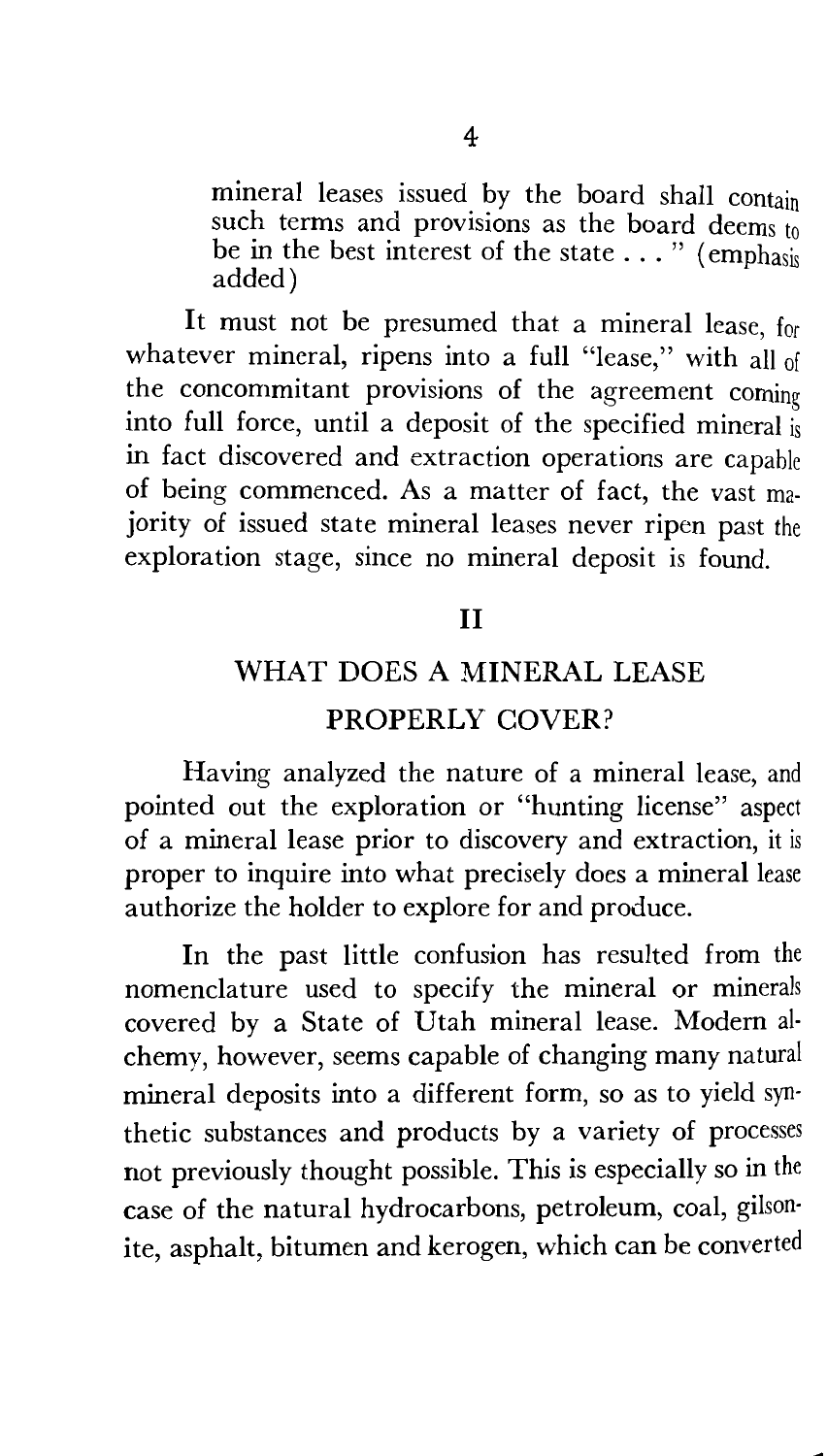to yield synthetic gasoline, lubricating oils and a variety  $\overline{\text{of}}$  fuels. This fact seems to be the source of the problem which gave rise to the case at bar.

If technological progress has tended to cloud historic concepts, it is up to the courts to reestablish workable standards and definitions. This court is now confronted with such an opportunity. The contending parties to this litigation are at odds over the meaning of the terms "oil, gas and hydrocarbons." The meaning of these terms can be readily ascertained by reference to the legislative history of the 1967 statute, to customary usage and other reliable sources.

Appellant's brief adequately relates the many conversions and synthetic processes capable of producing petroleum products from a variety of quite dissimilar natural hydrocarbon deposits separately leased by the State of Utah. The gasoline commercially synthesized from Utah gilsonite, a solid pitch-like hydrocarbon, and sold in Chevron Oil Co. service stations throughout western Colorado and eastern Utah, is indistinguishable from gasoline produced and sold elsewhere.

The point which we, as Amicus, want to make clear is that such terms as are used by the State of Utah to define leased minerals, if they are to have useful and workable meanings, *must* relate to the original, natural form of the deposit as it occurs in the ground; and *not* to possible or even probable end products which may be converted or synthesized from the natural substances. If leases were issued on the ultimate or end-product from a given mineral, chaos accompanied by bizarre problems would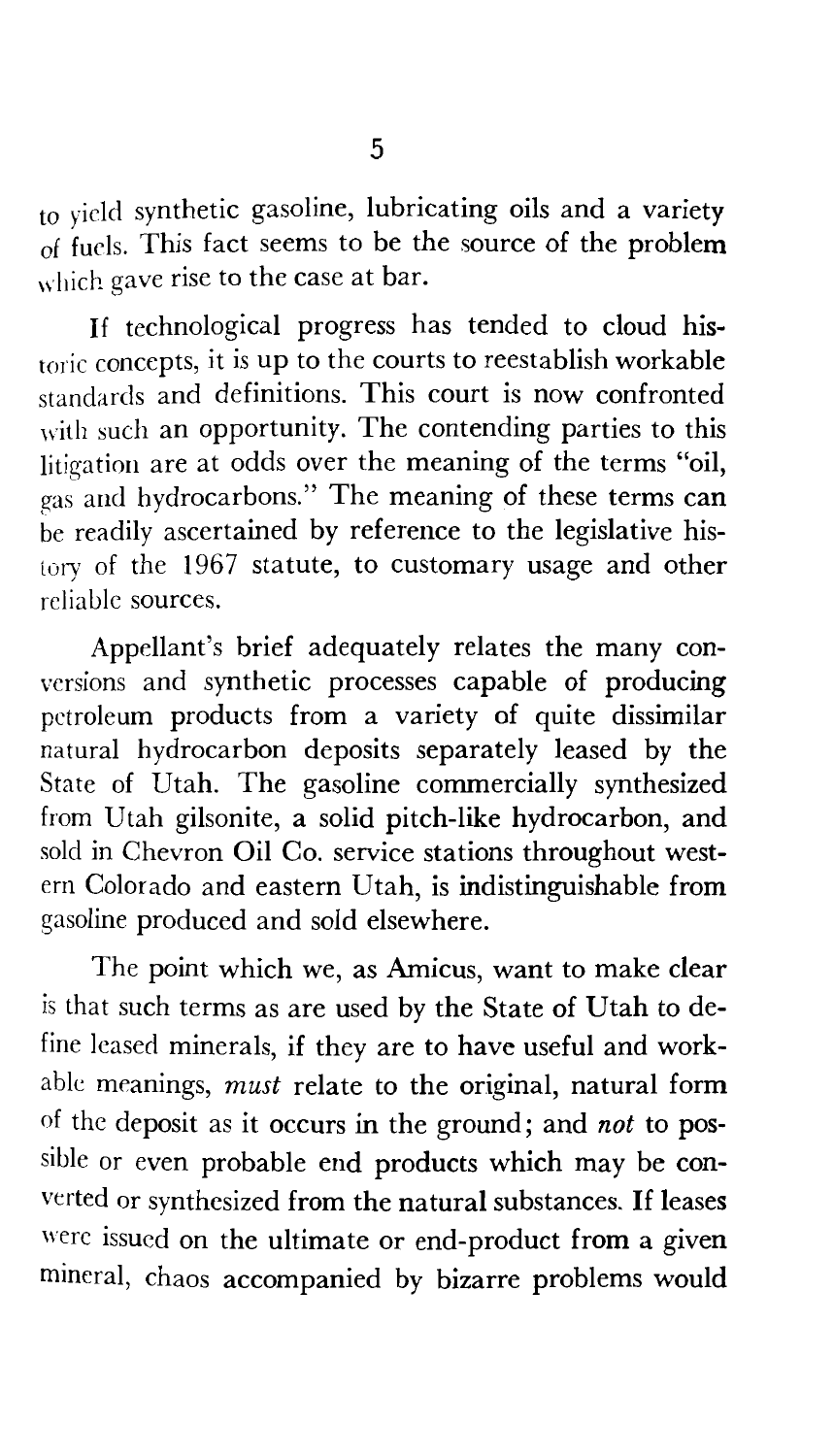result. In so urging the Court, we recognize that Respon. dent argues a contrary point as one facet of its brief.

We are confident that the issue before the Court can and will be resolved on the basis of other, more pertinent arguments. We are apprehensive that the Court, unaware of the consequences to our industry, may adopt Respond. ent's arguments on this point and thereby create confus. ion and the basis for more conflict in the future.

## III

# THE EFFECTS OF EXTENDING THE 1968 MORGAN CASE

Appellees argue at great length that the Utah Supreme Court decision in *Morgan v. Utah Board of State Lands,* 21 Utah 2d 364, 445 P2d 776 ( 1968) is applicable to, and indeed controls, the case at bar. Amicus believes that the 1968 *Morgan* decision has no application to this case, and that the case should be decided on the basis of the legislative intent behind Section 65-1-18, Utah Code Annotated.

In deciding the 1968 *Morgan* case this Court was undoubtedly influenced by the enactment by the legisla· ture a few months earlier of a statute resolving the very conflict then before the Court. The legislature and the Land Board were fully aware of the historic distinction between oil and gas deposits and oil shale deposits. Mr. Max Gardner, Director of the State Land Board, ad· dressed the Utah Senate on February 17, 1967 on the pur· poses of the proposed statute and stated the following:

> "The purposes of drafting the bill are very simple, First of all, there would be extensive revision of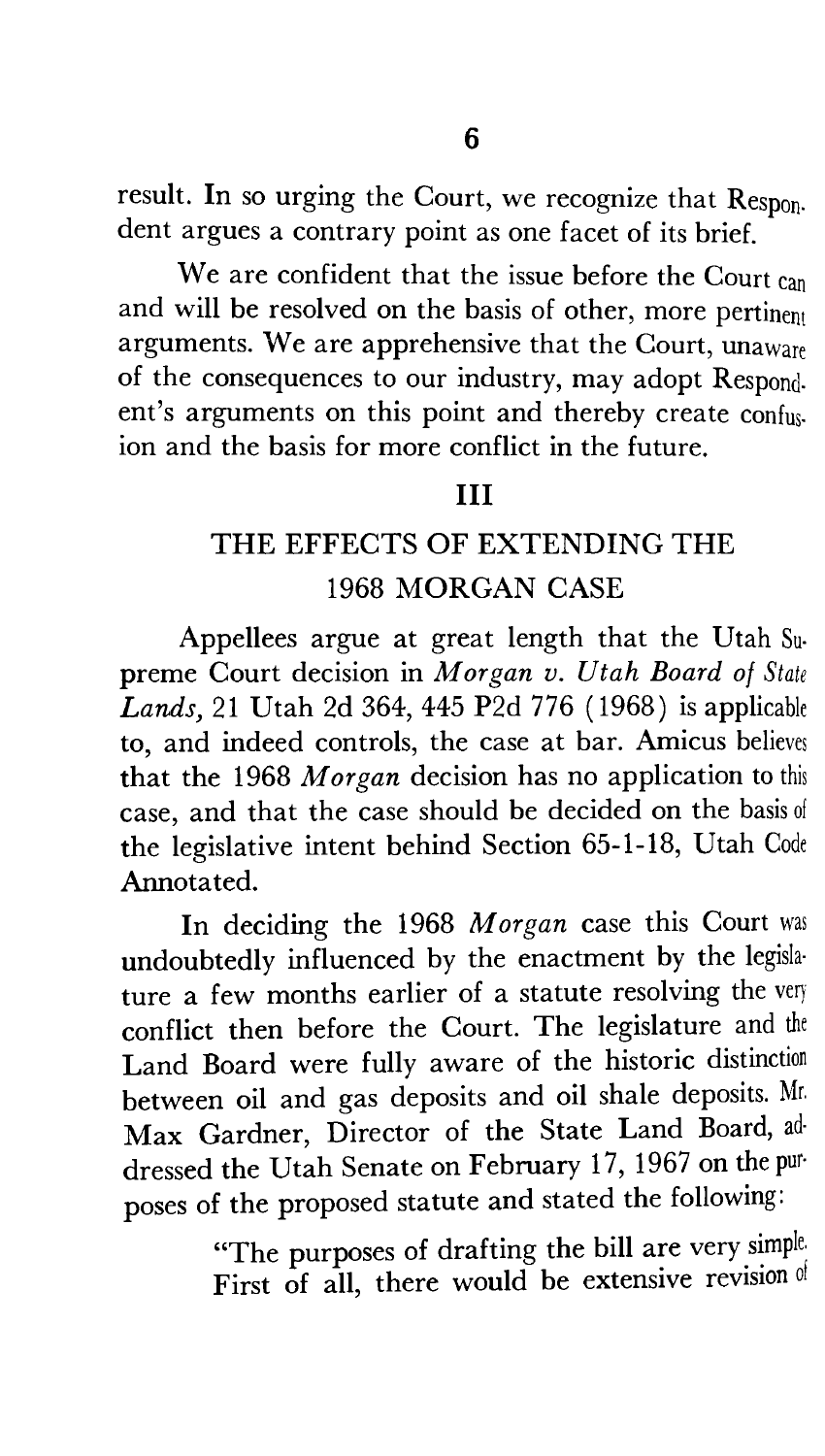the Land Board general leasing policies. It would permit the Board to adopt a form of lease, the socalled single form of hydrocarbon lease which would grant to the lessee the right to produce all hydrocarbons except oil shale and coal. Oil shale and coal would be excepted. The Land Board in the past year and a half has conducted many and extensive public hearings on this subject and is convinced that it would be in the best interest of the state to issue this so-called single form of hydrocarbon lease. (See Senate Journal 1967, p. 559 and record number  $XI$  of the 40th day.)

The language of Morgan, supra, is indicative of an examination of *two* leases only. At page 777 of the Pacific Reporter:

> *"Two types* of leases were approved by the Board and were known as oil and gas leases and bituminous sands leases."

> > \* \* \* \*

"In order to forestall disputes between the lessees as to whether a given quantity of oil came from a bituminous or from a natural reservoir of oil ..."

\* \* \* \*

"Other provisions of the amended act permitted the lessee named in one of the *two types* of oil leases ... " (emphasis added)

At page 90 of the transcript Mr. Charles R. Hansen testified that Exhibit D-15, a current form of an oil shale lease, was in effect at the time of *Morgan,* supra.

> Q. "And was that oil shale lease in use, force and effect at the time of the Morgan case in 1967?"

A. "Yes, sir."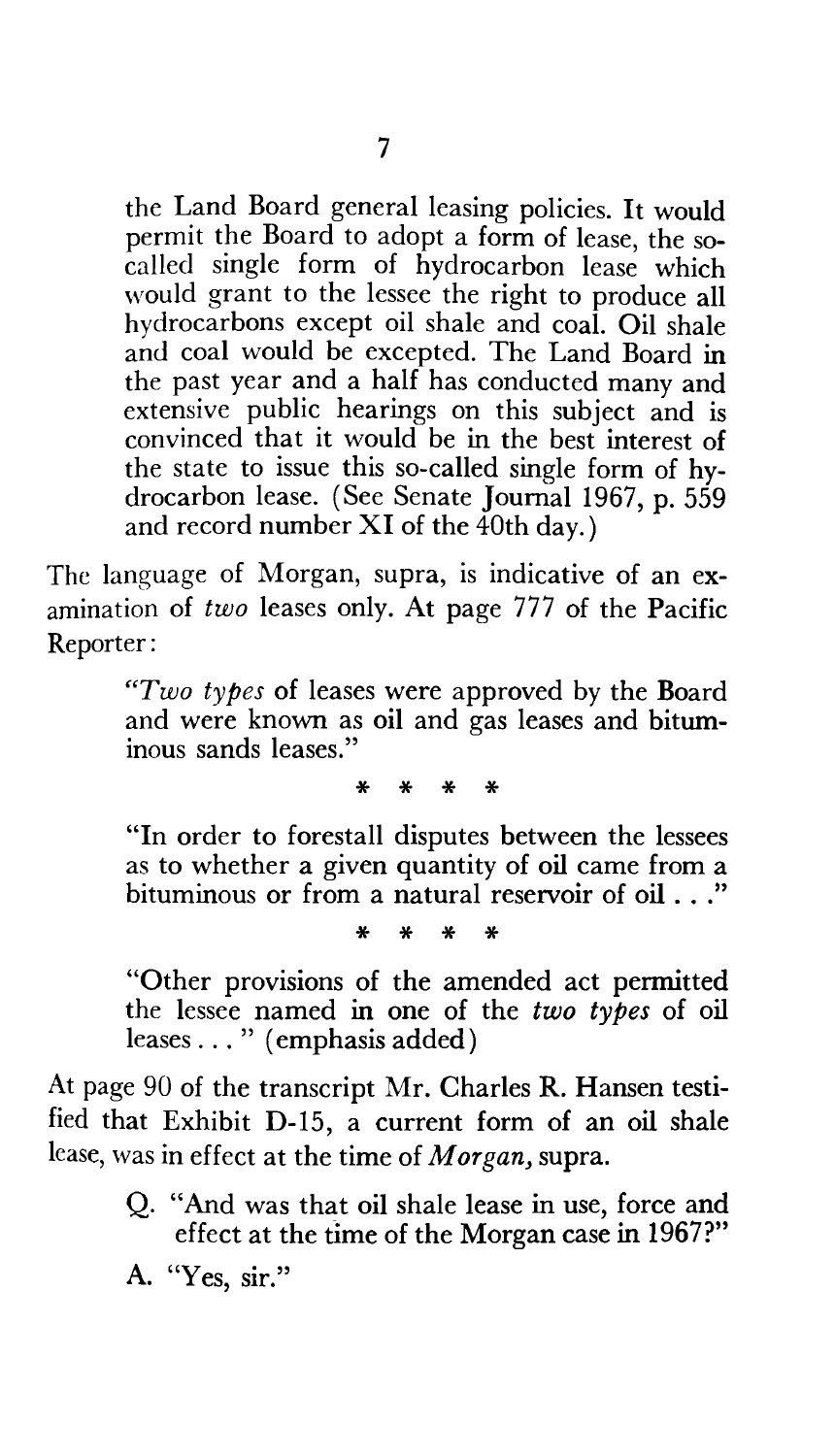In subsequent statutes the Utah legislature has con. tinued to recognize a distinction bewteen oil shale and other forms of mineral deposits leased by the State Land Board. In 1969 Sections 65-1-111 through 65-1-114, Utah Code Annotated were enacted making rental credit pro. visions on state mineral leases expressly applicable to oil shale leases, but *not* to the oil, gas and hydrocarbon leases.

The 1968 *Morgan* case involved entirely different circumstances and evidence, and was decided against a different factual background from the case now before this Court. It was intended to forestall a specific type of conflict and a few isolated statements in that decision, taken out of context, should not be used to expand the conflict into new areas. The statements by the Court in *Morgan,* at page 776:

> " ... That the *mineral* recovered from either source was the same . . ." (emphasis added)

and at page 777:

"It became impossible to distinguish the *oil* devel· oped and extracted by the two processes." (em· phasis added)

and:

". . . The policy [by the legislature] of allowing but one lease for the extraction of *oil* from any particular tract of public land." (emphasis added)

can be, and are being, asserted as support of the proposi· tion that the *mineral* referred to in a state mineral lease is really the "end product" and not the natural deposit as found in the earth. And that *oil* means the conventional petroleum substance sold in commerce, without regard to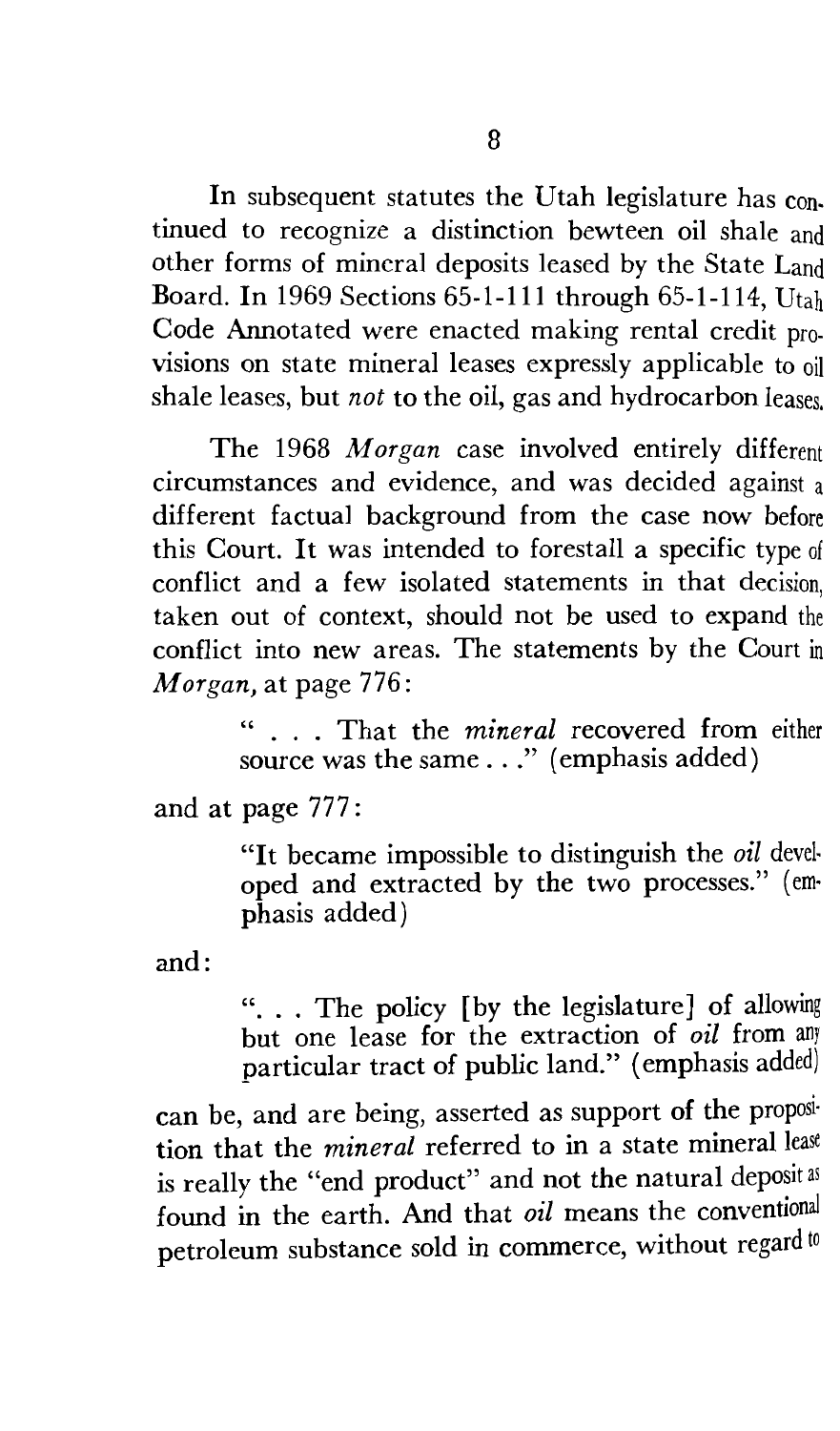origin or any distinction between natural petroleum on the one hand, and converted or synthetic oil, on the other hand.

If, indeed, *Morgan* has any bearing upon this case, then this Court is confronted with a unique opportunity to interpret its own cited statements and put such assertions to rest forever.

#### **CONCLUSION**

Mineral leases are merely "hunting" permits which ripen into full "leases" upon discovery of a mineral deposit, and when extraction operations are capable of being commenced. Manufactured synthetic products which at the present time are the possible or even probable end products from the natural substances should not be used to denote, define and classify which natural mineral deposits a mineral lease covers. The mineral terms used by the State in mineral leases must relate to the original natural form of the deposit as it occurs in the ground to be meaningful.

*Morgan,* supra, has no application to the case at bar. *Morgan* dealt with the recognized conflict of bituminous sands leases and oil and gas leases. The legislative history of Section 65-1-18, U.C.A., (1953), together with subsequent legislation found in Sections 65-1-111 through and inclusive of 65-1-114, indicates that oil shale was not to be covered by the oil, gas and hydrocarbon lease. If the Court feels that *Morgan,* supra, has any bearing on the instant case, care should be taken to clarify and explain *Af organ* in light of the legislative history and the impact of the adoption by this Court of a unique definition of